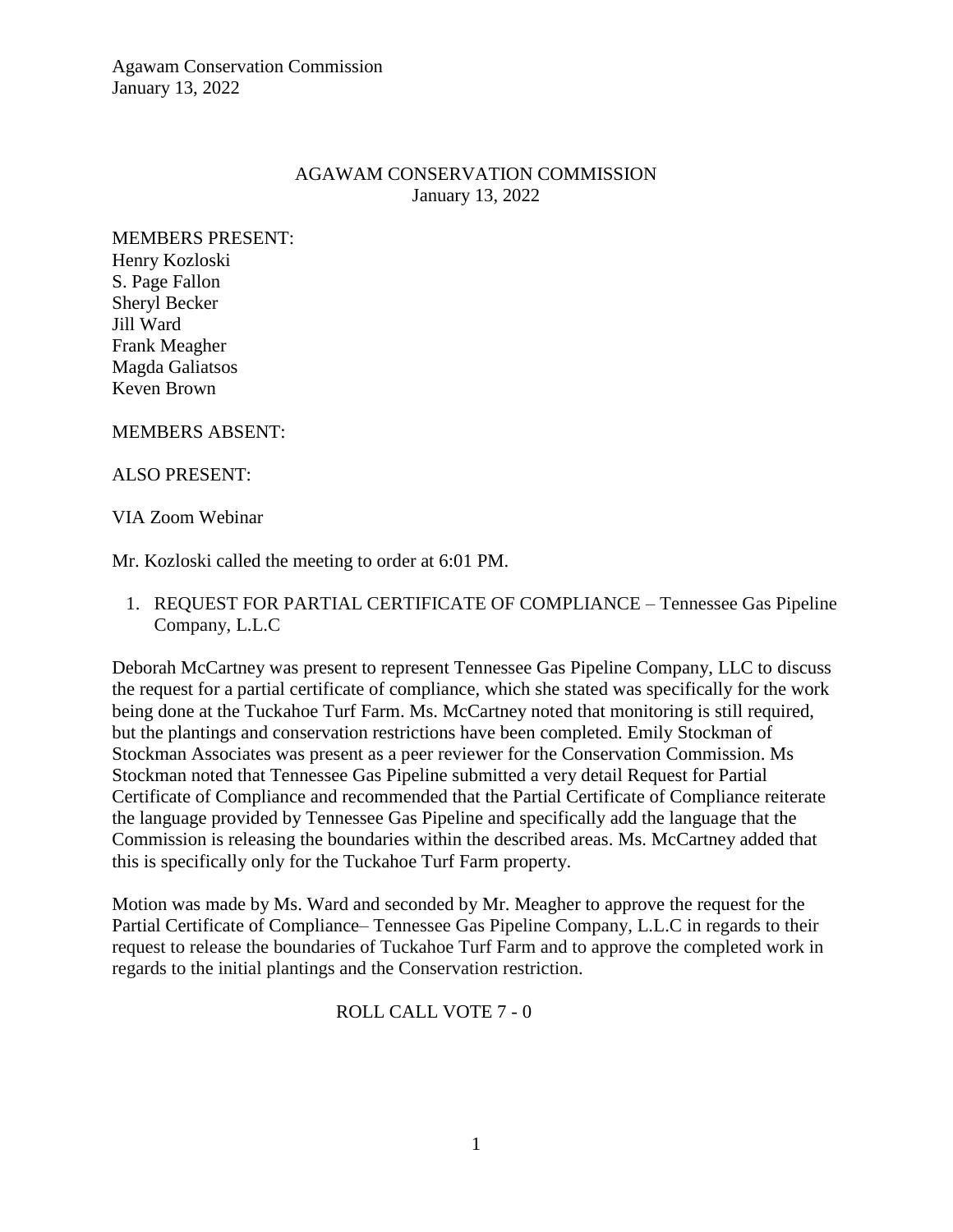2. PUBLIC HEARING CONT. – Notice of Intent – 0 South West Street & 0 Pine Street – Town of Agawam

Rich Niles of Woodard & Curran was present to represent this project. Mr. Niles explained that this project has been continued for a variety of reasons and will be requesting another continuance tonight. He stated that the 401 Water Quality Certification and Army Corp of Engineers filings have not yet been submitted, but are planning to do so late January or early February.

Mr. Kozloski opened the meeting up to the public. There were no comments.

Mr. Niles added that Emily Stockman of Stockman Associates had previously been allotted more time by the Commission to peer review the project, specifically the riverfront restoration aspect. Ms. Stockman noted that she received email correspondence confirming that the scope of her review has been extended. Mr. Niles stated that additional materials regarding the riverfront restoration will be submitted in approximately 2-3 weeks, after the 401 Water Quality Certifications and Army Corp of Engineer filings have been completed. Mr. Niles requested to continue the Public Hearing – Notice of Intent – Tuckahoe to the second meeting in February. Mr. Kozloski added for the record that at the last meeting, the Commission voted to raise the amount allotted to Emily Stockman of Stockman Associates for the review of this project.

Motion was made by Ms. Ward and seconded by Ms. Galiatsos to continue the Public Hearing – Notice of Intent – 0 South West Street & 0 Pine Street – Town of Agawam to the February 24, 2022 Conservation Commission meeting.

## ROLL CALL VOTE 7 – 0

## 3. PUBLIC HEARING CONT. – Notice of Intent – Aspenwood Associates LLC – 0 Silver Street & 0 Doane Avenue

Kirk MacNaughton of Aspenwood Associates LLC was present. Mr. MacNaughton updated the commission on the Notice of Intent, stating that they have sent Agawam Engineering updated plans and have received updated comments last week. Mr. MacNaughton stated that his engineer is in the process of making changes to the plans and want to have approval from the Agawam Engineering Department before finalizing things with the Conservation Commission. Mr. MacNaughton stated he received comments from Stockman Associates and his engineer and consultants are preparing to address those comments shortly, to be received by the Commission before the next meeting. Mr. MacNaughton is also present to request the Agawam Conservation Commission to be the holder of the open space. He noted that the project is on a 24 acre parcel that includes endangered species. He stated that in order to satisfy Natural Heritage & Endangered Species Program (NHESP), the project is setting aside approximately 12 acres as Open Space, which includes the requirement for a conservation restriction placed on it. Mr. MacNaughton explained that the conservation restriction would need to be enforced or monitored by an Article 97 entity or nonprofit entity to make sure the conservation restriction is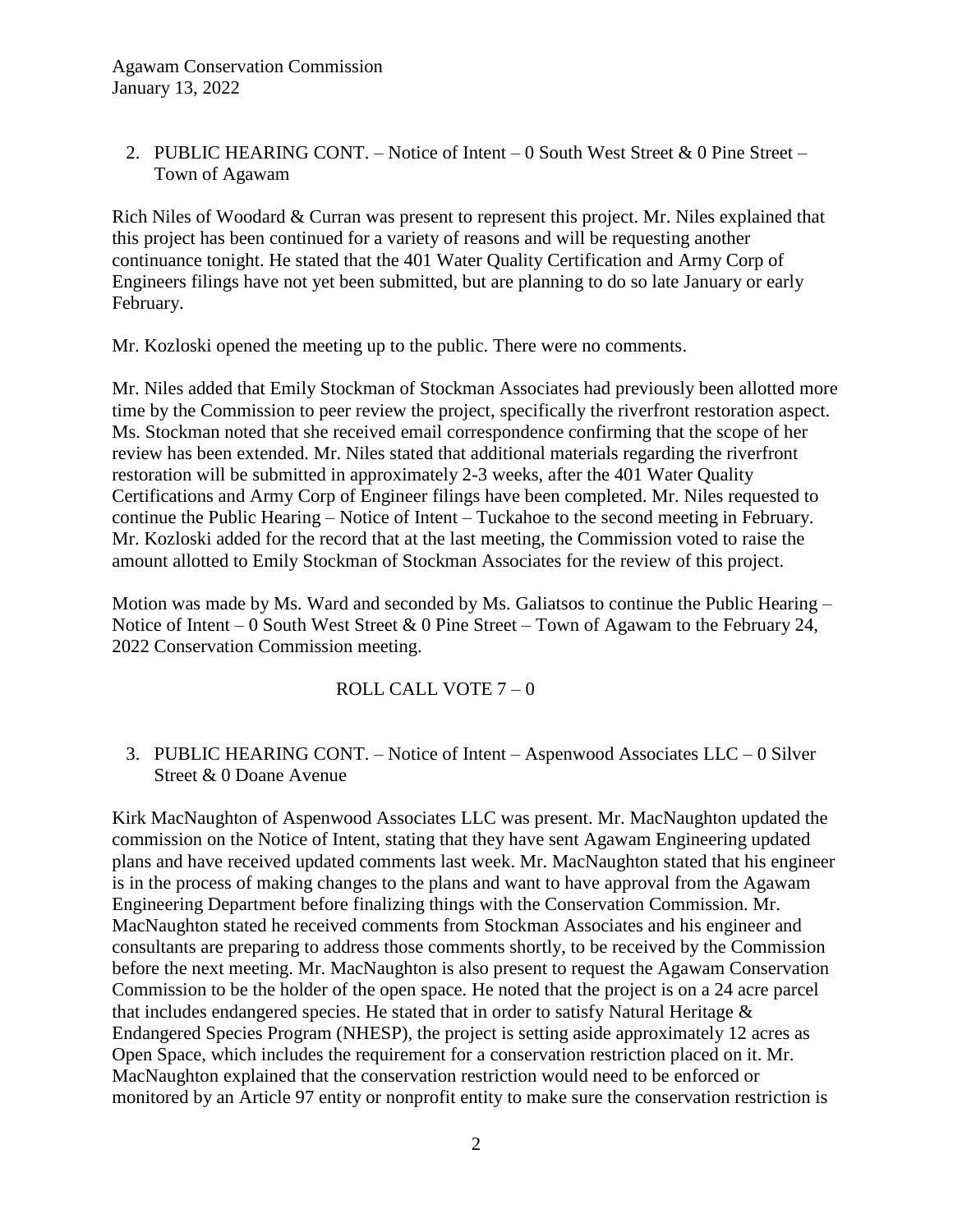Agawam Conservation Commission January 13, 2022

adhered to. He further explained that the plan is to have the 12 acre open space parcel to be owned by a homeowners association, and that the funds for the maintenance of the open space would come from the homeowners association. NHESP has asked Aspenwood Associates to find a land trust to hold the conservation restriction, and Mr. MacNaughton has stated that land trusts in the area do not have an interest in the parcel. NHESP has told Mr. MacNaughton that sometimes the Conservation Commission in the community could be the holder of the conservation restriction and is formally requesting that the Agawam Conservation Commission be the holder of this open space parcel. Mr. Kozloski asked if the Audubon Society had a parcel near there. Mr. MacNaughton said they do, but are not interested in this particular parcel. Mr. Kozloski would like to run this by the town counsel to see if it is something that can be done. Ms. Ward asked if there was a plan for the open space parcel and suggested that Mr. MacNaughton send a letter and the plan to the town. Mr. Meagher asked if this would be a conflict of interest since this parcel is in Conservation Commission's jurisdiction. Mr. MacNaughton stated that the Conservation Commission would be the monitoring entity, monitoring neighbors and abutters to make sure the conservation restriction is being followed. He further expolained that if the Conservation Commission were to be the holder of the open space, he envisioned a scenario where an annual site visit would occur with the commission and a consultant inspected the open space parcel, to be paid by the homeowners association. Ms. Ward stated that this language would need to be conveyed in the homeowner's association legal paperwork. Ms. Ward stated that the commission can start the conversation when Mr. MacNaughton sends in the information and plans on the open space parcel. Mr. Kozloski noted that there are 14 pages of comments from the DPW and expects that all the conservation commission comments are answered and resolved by the next meeting. Mr. MacNaughton stated there has been an ongoing back and forth between the Agawam Engineering department and his engineer.

Mr. Kozloski then opened the meeting to the public.

Lisa Patnode of 40 Doane Ave said it sounds like Mr. MacNaughton cannot find a land trust to hold the open space parcel and will be placing the responsibility on the Conservation Commission, which is essentially the town. Ms. Patnode said that the town engineer has reviewed Mr. MacNaughton's plans many times and has told him how to revise his plans, which is an example of placing Mr. MacNaughton's responsibility on the town, which she objects to as a taxpayer. Ms. Patnode requested a copy of tonight's recorded meeting.

Stu Kibbe of 40 Doane Ave questioned why Mr. MacNaughton cannot place the conservation restriction in his own association, instead of the homeowners association, so that it remains his responsibility. Mr. Kozloski explained that the owner of the parcel cannot be the monitor for the conservation restriction as it must be an outside source.

Motion was made by Ms. Ward and seconded by Mr. Meagher to continue the Public Hearing – Notice of Intent - Aspenwood Associates LLC – 0 Silver Street and 0 Doane Avenue to February 10, 2022 meeting.

## ROLL CALL VOTE 7 – 0